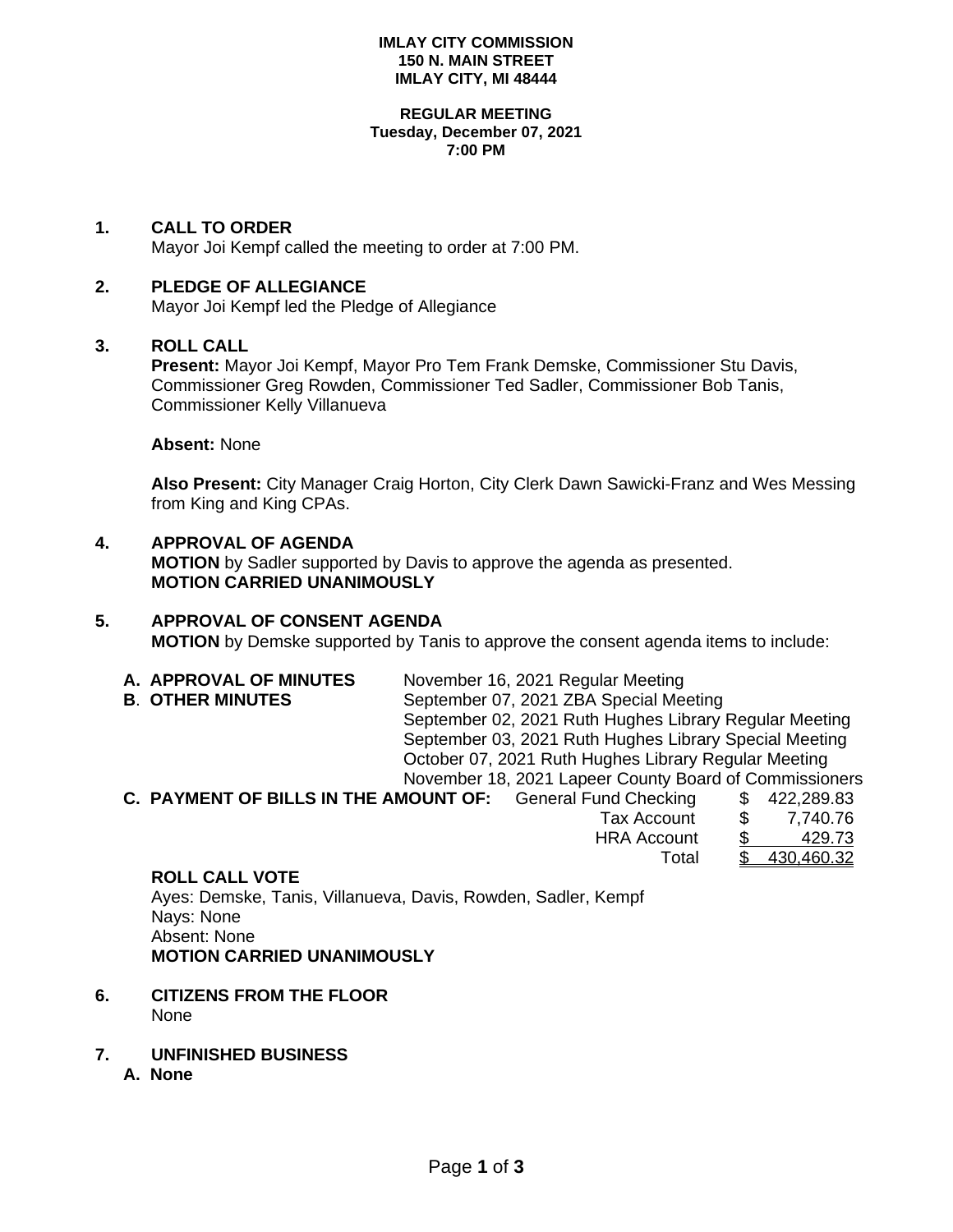### **IMLAY CITY COMMISSION 150 N. MAIN STREET IMLAY CITY, MI 48444**

#### **REGULAR MEETING Tuesday, December 07, 2021 7:00 PM**

# **8. NEW BUSINESS**

# **A. 2020-2021 AUDIT PRESENTATION AND DISCUSSION**

The 2020-2021 Audit was presented to the Commission by Wes Messing from King and King CPAs, as well as a presentation of an Audit Summary-Supplemental Report of this year and the three prior years for comparison.

**MOTION** by Sadler supported by Rowden to accept the 2020-2021 Audit into record as presented.

# **ROLL CALL VOTE**

Ayes: Sadler, Rowden, Tanis, Villanueva, Davis, Demske, Kempf Nays: None Absent: None

**MOTION CARRIED UNANIMOUSLY**

# **B. 2022 MEETING DATES AND TIMES**

**MOTION** by Davis supported by Tanis to approve the 2022 Calendar of Meetings as presented by City Manager Horton.

# **MOTION CARRIED UNANIMOUSLY**

**C. RESOLUTION 2021-11 TO ADDRESS OVER/UNDER COLLECTION OF TAX PAYMENTS MOTION** by Davis supported by Villanueva to approve Resolution 2021-11 as presented. **ROLL CALL VOTE** Ayes: Davis, Villanueva, Demske, Rowden, Kempf

Nays: Sadler, Tanis Absent: None **MOTION CARRIED UNANIMOUSLY**

### **D. NOTICE OF RETIREMENT-DEPARTMENT OF HOUSING MOTION** by Demske supported by Davis to accept with regret, Gerry Edward's retirement from the Department of Housing Division of the City. **MOTION CARRIED UNANIMOUSLY**

**E. PARADE PERMIT APPLICATION-CHAMBER OF COMMERCE-WINTER PLAYGROUND MOTION** by Demske supported by Tanis to approve the parade permit for the Chamber of Commerce and the Winter Playground as presented. **MOTION CARRIED UNANIMOUSLY**

# **9. DEPARTMENT HEAD**

None

- **10. CITIZENS FROM THE FLOOR** None
- **11. CLOSED SESSION** None

# **12. OTHER BUSINESS**

*Commissioner Rowden* inquired as to the status of the part time police officer position that was mentioned at the last meeting by Police Chief Selby. City Manager Horton stated that this is in process at this time.

*Commissioner Sadler* asked about the water and sewer rate study and the procedure for charging for the gallons used after the first 5000 gallons. City Manager Horton said that he and DPW Superintendent Ed Priehs are working on this to have a proposed plan in the future.